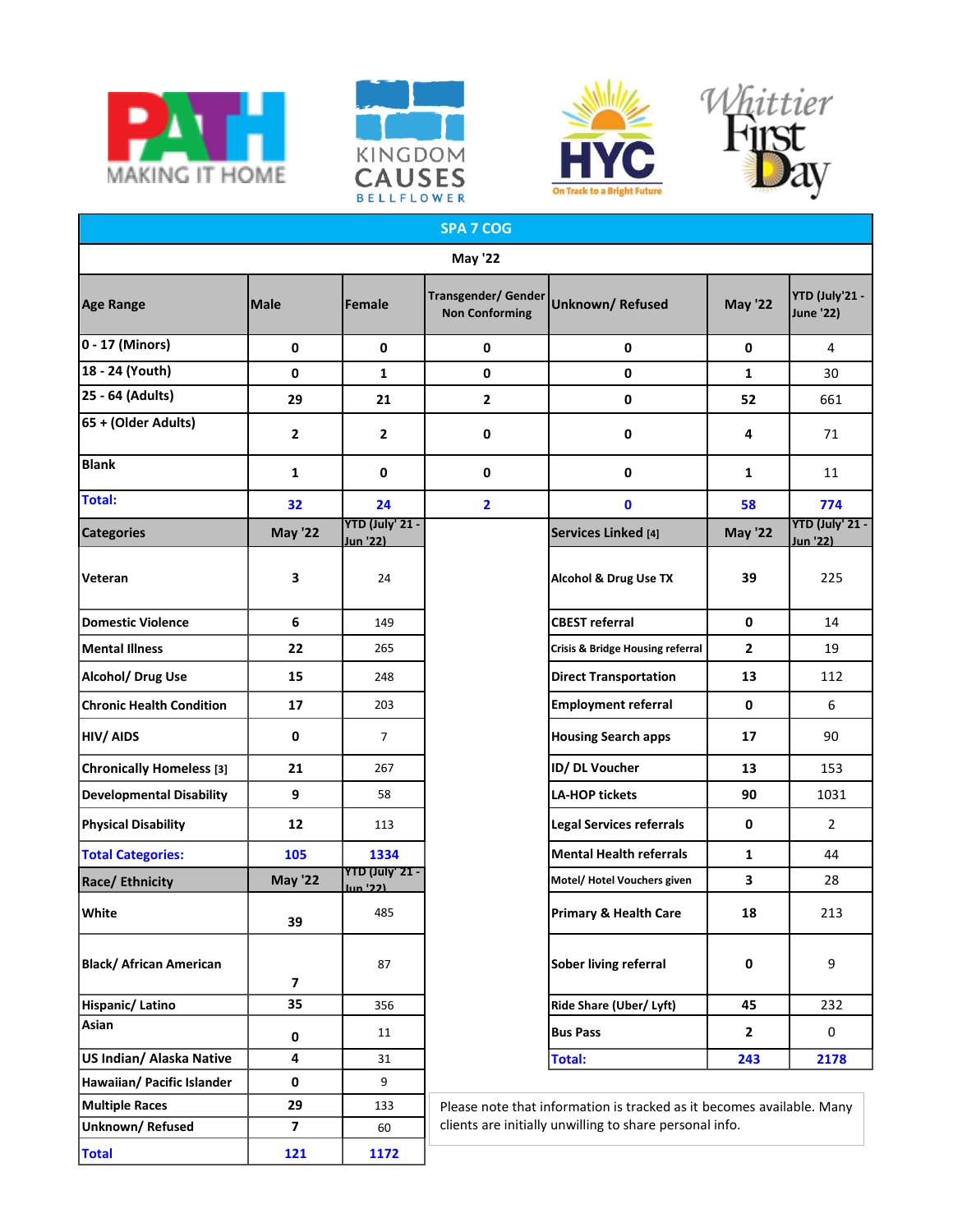| <b>Housing</b>                                       | <b>May '22</b> | YTD (July'21 -<br><b>June '22)</b> |
|------------------------------------------------------|----------------|------------------------------------|
| Coordinated Entry System (CES) Assessments Completed | 52             | 478                                |
| Connected to a case management/housing Nav           | 28             | 204                                |
| Total number linked to Crisis & Bridge Housing       | 2              | 19                                 |
| Total number permanently housed                      | 9              | 83                                 |
| Total:                                               | 91             | 784                                |

| <b>Contacts</b>                             | <b>May '22</b> | YTD (July' 21<br>- Jun '22) |
|---------------------------------------------|----------------|-----------------------------|
| <b>Unduplicated Contacts</b>                | 58             | 774                         |
| <b>Total Services Provided</b>              | 243            | 2178                        |
| <b>Total number of businesses contacted</b> | 43             | 476                         |
| Total number of community meeting attended  | 39             | 422                         |
| <b>Total</b>                                | 383            | 3850                        |

[1] Unduplicated Contacts: indicates the number of new unique people that our outreach team has contacted. [2] Total interactions: The number of contacts that our outreach team has made (includes multiple contacts with participants).

[3] Chronic Homelessness: The person has lived in a place not meant for human habitation, safe haven, or emergency shelter for 1 year or a total of 12 months over the course of 3 years and the head of household has a disabling condition. [4] Services Linked: outreach has connected the individual to this service.

[5] Total Contacts: The monthly & YTD number include the following data (total interactions, total number of businesses contacted, and total number of community meetings attended).

[6] Percentage of YTD unduplicated contacts with a mental illness or substance abuse disorder.

[7] All referrals for services only count those attained

[8] Age, Category, and Race/Ethnicity only refers to those newly outreached during the stated period

[9] Total number of community meetings attended includes all homeless meetings attended by PATH staff working in Gateway COG cities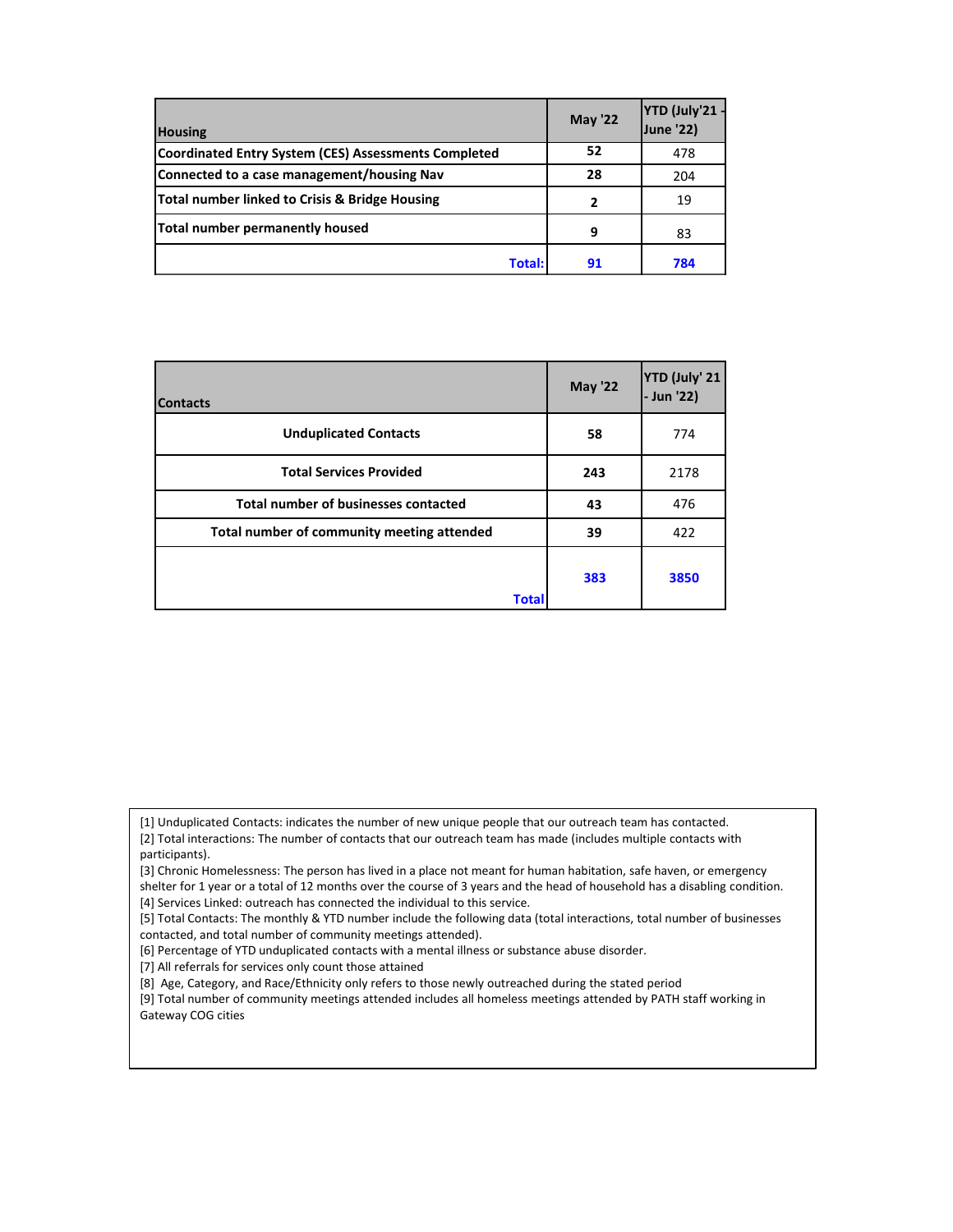# **Narrative**

# **LCA 1**

# **31 LA HOP Tickets**

## **Bell-**

MDT continues to respond to LA-HOP requests as needed and regularly scheduled. Conduct weekly outreach

HYC Outreach: 5/2

# **Bell Gardens-**

MDT continues to follow up with referrals, appointments, and any outreach services needed throughout the week

Continue to respond to LA-HOP requests as needed and regularly scheduled.

HYC Outreach: 5/2, 5/4

## **Commerce-**

MDT Continue to respond to LA-HOP requests as needed and regularly scheduled. Conduct weekly outreach 1 Ptc. connected to Housing Navigation 1 ptc. Received ID

HYC Outreach: 5/2, 5/3, 5/12, 5/31

# **Cudahy-**

MDT Continue to respond to LA-HOP requests as needed and regularly scheduled. Conduct weekly outreach

HYC Outreach: 5/6, 5/20

# **Huntington Park-**

MDT conducts ongoing follow up appointment for intensive case management on a weekly basis Continue to respond to LA-HOP requests as needed and regularly scheduled. 2 ptc. Signed leases

HYC Outreach: 5/4, 5/11, 5/18, 5/25

Success Story:

Our SUD peer counselor that accompanies our team during outreach was able to build rapport with a female participant in Huntington Park. The LASHA HET had been working with the participant and referred her to our SUD peer counselor. After a couple of weeks engaging with the participant, he was able to transport her to an inpatient facility in Burbank.

This is another great example of the collaborative work provided in our SPA and the resources each agency can provide. Each agency has a unique trait that can accommodate the different needs of our homeless neighbors.

The organization Inner city Visions will be joining our SPA and providing homeless outreach services in the city of Huntington Park. we have scheduled an introduction meeting and excited to see how our future collaborations and successes will look these next coming months.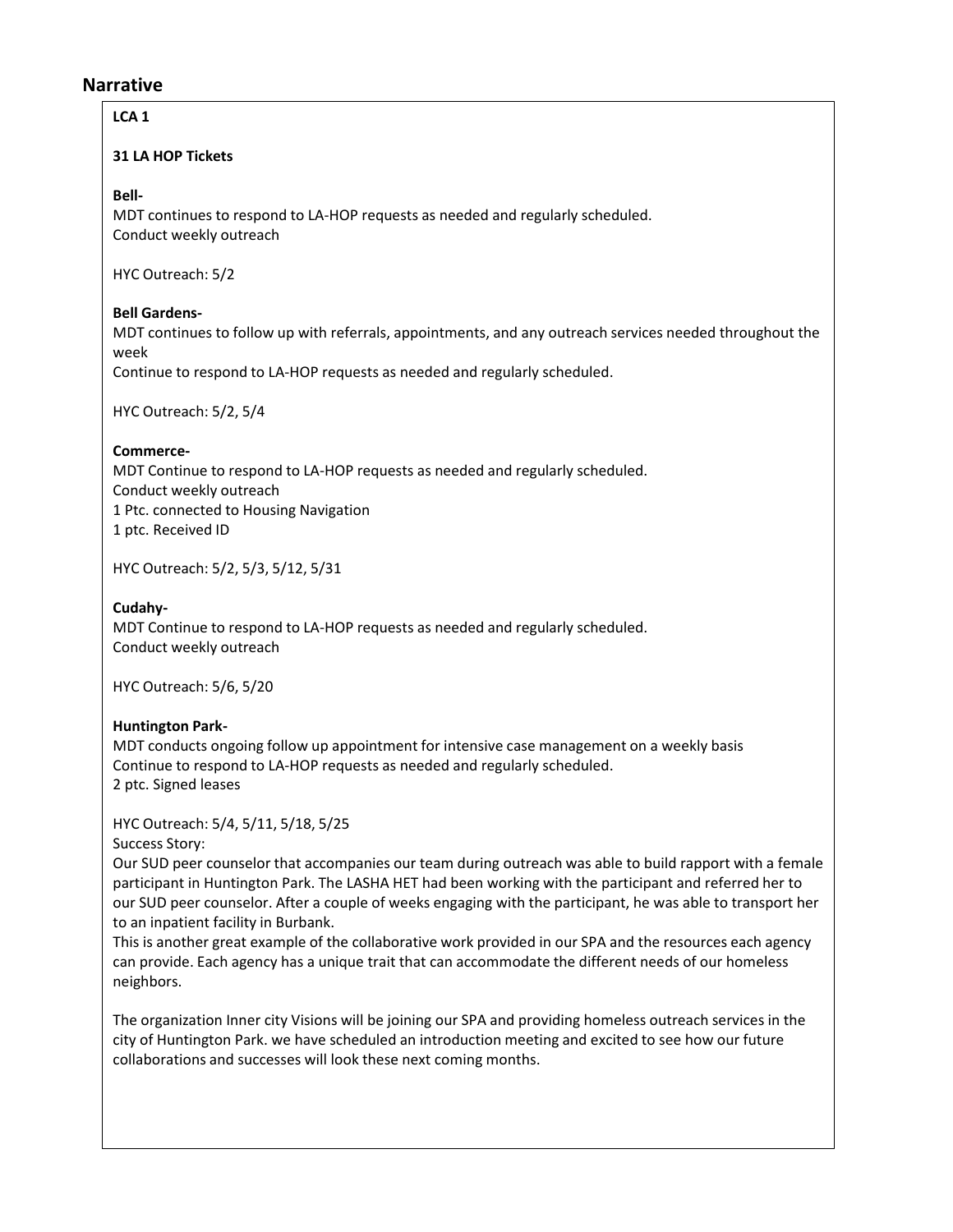### **Maywood**

MDT continues to follow up with referrals, appointments, and any outreach services needed throughout the week

Continue to respond to LA-HOP requests as needed and regularly scheduled.

HYC Outreach: 5/4, 5/23

## **South Gate**

MDT Continue to respond to LA-HOP requests as needed and regularly scheduled. MDT conducts outreach with South Gate Police Department MDT, LAHSA HOST, LAHSA HET, HYC, KCB, DMH, & HOPICS participating in joint collaborative outreach along LA River two times a week 1 ptc, met with HUB cities for employment

1 Ptc. Housed through RRH

HYC Outreach: 5/3, 5/10, 5/17

## **Vernon**

Continue to respond to LA-HOP requests as needed and regularly scheduled. MDT conducts weekly outreach

## **Unincorporated East LA-**

MDT conducts outreach and continues to follow up with referrals, appointments, and any outreach services needed throughout the week

Continue to respond to LA-HOP requests as needed and regularly scheduled

MDT participates in LCA 1 case conference with partner agencies (HYC, LAHSA, DMH, DHS)

HYC Outreach: 5/2, 5/3, 5/12, 5/19, 5/26

LCA 2

25 LA HOP Tickets

La Mirada

MDT

Conducts weekly to bi-monthly outreach and continues to follow up with referrals, appointments, and any outreach services needed throughout the week Continue to respond to LA-HOP requests as needed and regularly scheduled.

MDT participates in LCA 2 case conference –monthly-with partner agencies

# WFD

Scheduled Outreach Days: Wednesday Hot Spots Outreached This Month: 1 Locations: Coyote Creek, Imperial and LaMirada Blvd Collaborative Outreach with HOST on Wednesday at Coyote Creek Persons Outreached 5 New Clients 0 Male 4 Female 1 Housed 0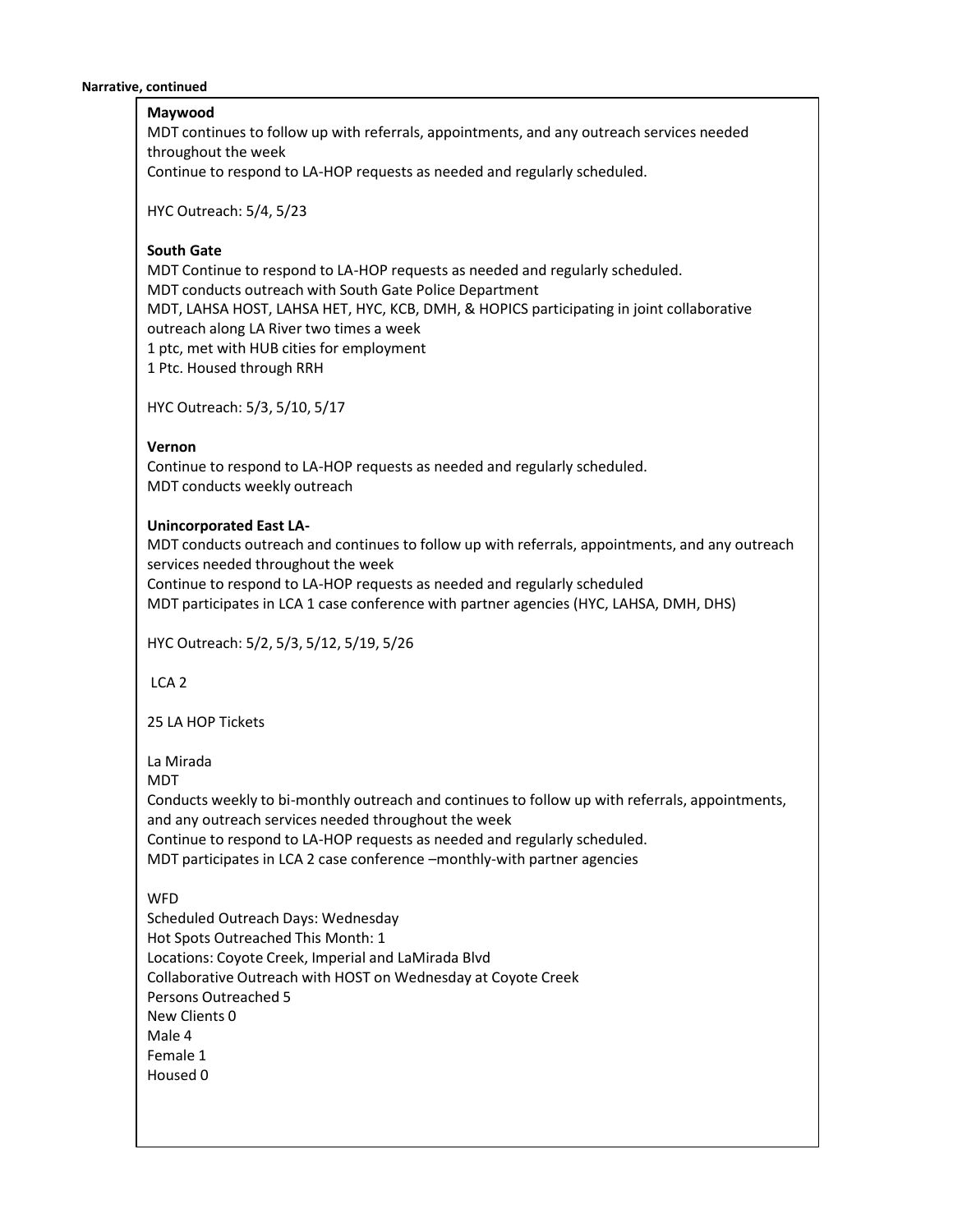### **Montebello-**

#### MDT

Conducts weekly to bi-monthly outreach and continues to follow up with referrals, appointments, and any outreach services needed throughout the week Continue to respond to LA-HOP requests as needed and regularly scheduled.

MDT participates in LCA 2 case conference –monthly-with partner agencies

# WFD

Hotspots Whittier First Day Outreach conducted outreach in the following areas: Ashiya Park (1) 5-11-2022 Montebello Park (3) 5-11-2022 Acuna Park (0) 5-11-2022 Summary (1) Pt connected to MCAP Team, and enrolled into Tiny Homes Program (1) Individual issued EHV from LACDA (5-17-2022) Persons Outreached 5 New Clients 3 Male 3 Female 2 Housed 0

On Wednesday, May 18, 2022, the City of Montebello hosted a grand opening ceremony for their new tiny homes project, Operation Stay Safe. Members of local government from across the region were present to share how excited and grateful they were for this interim housing site to be opening. A project like Operation Stay Safe had been a dream of theirs for many years, and all present shared how thrilling it was to finally see it come to fruition. Everyone presenting at the event gave accolades to Montebello's MCAP team, praising them for their tireless efforts on the frontlines in the fight to end homelessness. California Senator Susan Rubio even made an appearance and shared how proud she was of cities like Montebello, who were dedicating their time and resources to the most vulnerable among us.

Once the speeches came to a close, it was time to cut the ribbon for the grand opening! The excitement was palpable as city officials, service providers, and residents of Montebello inched closer and closer for a peek of what awaited them inside. The chatter of "oohs and aahs" filled the Operation Stay Safe courtyard as attendees toured the city's newest interim housing site. The residents of Montebello and the surrounding cities were clearly impressed and proud of what this team had accomplished. A couple of Operation Stay Safe's future residents were even invited by the MCAP and PATH's housing navigator to join in the festivities that day and toured the grounds with the rest of the crowd. Celia, who has been working with MCAP and PATH for more than 2 years, looked around in amazement at the place she would soon be staying. With a slight smirk on her face, she leaned over to her PATH case manager and whispered, "I call the cottage in the corner over there, under the shady tree." Isaac, another MCAP and PATH participant, also made his rounds and even got a chance to chat with Senator Rubio!

This 30-unit tiny home village was developed by the City of Montebello in partnership with the Fire Department's Montebello Community Assistance Program (MCAP), the San Gabriel Valley Regional Housing Trust (SGVRHT), and the San Gabriel Valley Council of Governments (SGVCOG). The city of Montebello has contracted with Volunteers of America (VOA) Los Angeles, who will be operating the facilities at Operation Stay Safe and providing on-site case management to its residents. Over the course of a single year, the City of Montebello and VOA are hoping to serve 120 people experiencing homelessness and connect them to permanent housing resources.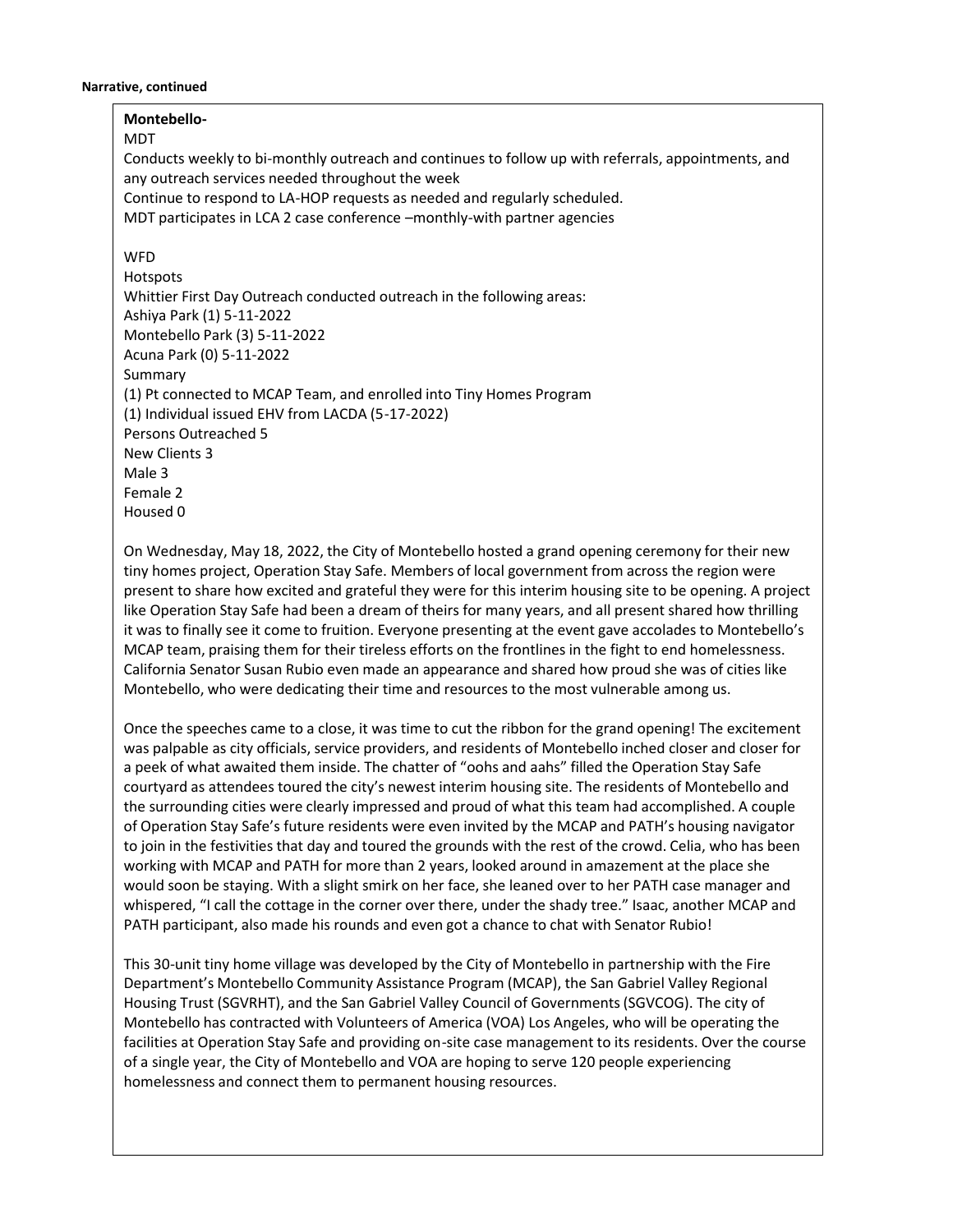Along with services from VOA, the city of Montebello also plans to coordinate with other service providers in the area to bring in other vital services such as employment, mental health, and much more. As the city of Montebello finishes up the final touches on this site to get units move-in ready, the MCAP team and their PATH housing navigator will continue to identify participants for slots in this tiny home community. If all goes according to plan, participants can begin moving in this summer and take one step closer to making it home!

Union Mission has an MDT outreach team. although they cover SPA 3, the city of Montebello has acquired some more support. We have met with Emily the Director of the CES and Adults Programs. the Union MDT (UMDT) will begin collaborating with PATH's MDT and MCAP beginning June 1st.

## **Pico Rivera-**

### MDT

Conducts weekly outreach and continues to follow up with referrals, appointments, and any outreach services needed throughout the week

Continue to respond to LA-HOP requests as needed and regularly scheduled

MDT participates in LCA 2 case conference –monthly-with partner agencies

1 ptc. Went into PSH

1 part. With 5 dogs was housed

## **Santa Fe Springs-**

MDT

Conducts weekly outreach and continues to follow up with referrals, appointments, and any outreach services needed throughout the week

Continue to respond to LA-HOP requests as needed and regularly scheduled

MDT participates in LCA 2 case conference –monthly-with partner agencies

MDT and DHS vaccination team had joint outreach and 5 Participants were vaccinated

Ptc completed Livescan for housing was complete

Ptc, received EHV voucher

## **WFD**

Scheduled Outreach Days: Mondays Hot Spots Outreached This Month: Coyote Creek Encampment Locations: River Bed Collaborative Collaborative Outreach (with who and how many times total): Coyote Creek Outreach with Supervisor 5/16/2022 Persons Outreached 8 New Clients 1 Male 3 Female 5 Housed 0

## **Whittier & Unincorporated Whittier-**

MDT

Conducts weekly outreach multiple times per week and continues to follow up with referrals, appointments, and any outreach services needed throughout the week MDT participates in LCA 2 case conference –monthly-with partner agencies Ptc engaged and should be enrolled in PHK by end of the week 2 ptc. Went to shelter 2 ptc. Received social security card 2 ptc. Referred to RRH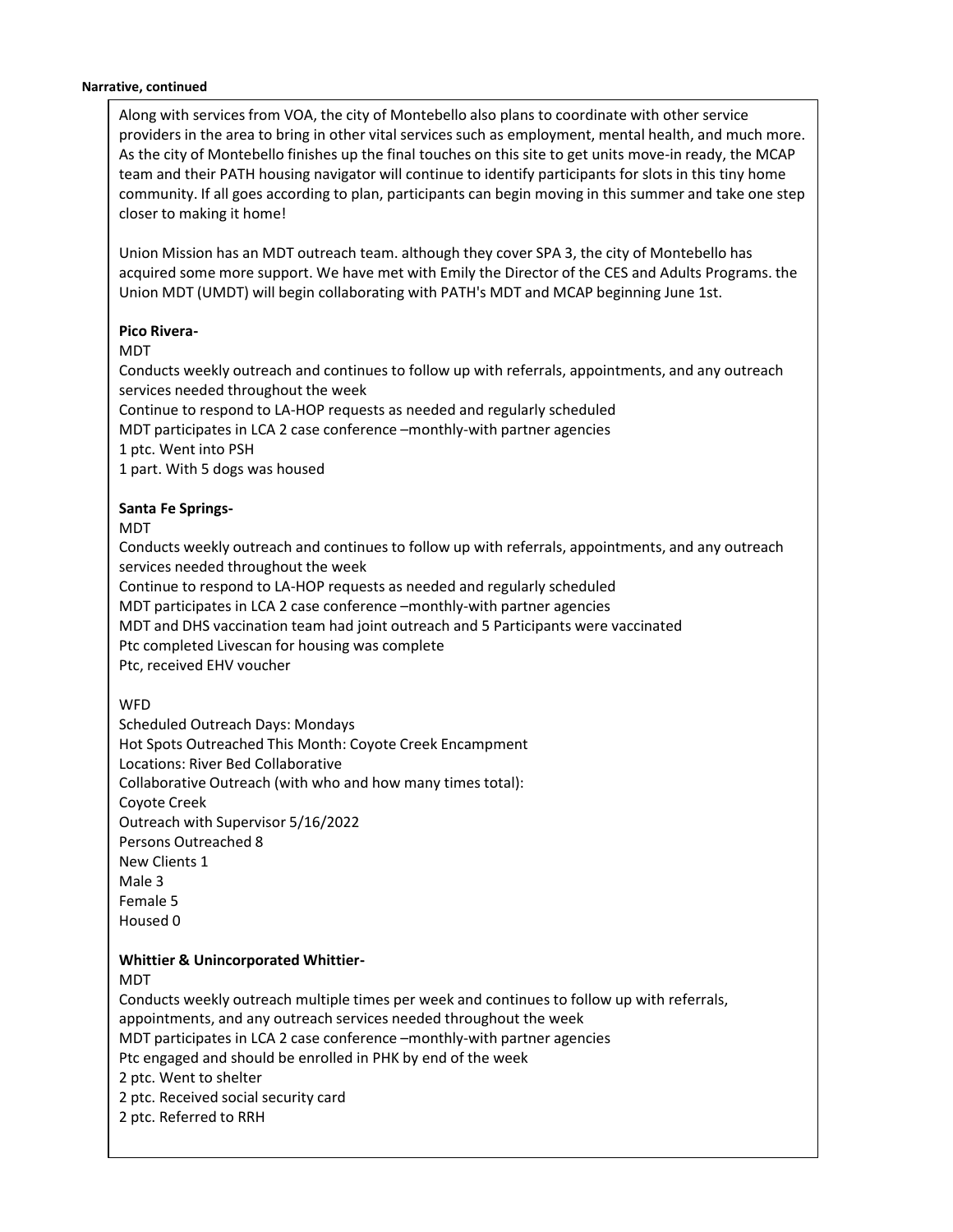**WFD** Conducted outreach in the following areas: LA HOP (Unincorporated) 5-13-2022 LA HOP (Whittier Uptown) 5-19-2022 LA HOP (VOA) 5-19-2022 Lee Owens Park (6) 5-19-2022 Behind Big Lots (3) 5-19-2022 Summary LA HOP – No contact 5-13-2022 LA HOP (1) Still linked to Foley House (1) referred to VOALA Victim Assistance Sanctuary (VAS) 5-19-2022 Collaborative Outreach with Whitter PD and City Net 5-19-2022 Persons Outreached 12 New Clients 3 Male 7 Female 5 Housed 0

## **Success Stories**

Mr. Jatib is a 65 year old male who has been living in his car when he got assigned on to my case load. Aquiles has a heart condition that makes him immunocompromised. I was able to refer Mr.Jatib to Recovery Rehousing. Case Manager Miriam Castillo went above and beyond to have Mr.Jatib placed into PHK Motel 6. Mr. Aquiles continues to work towards self-sufficiency.

## **Training/Webinars**

SPA 7 CES SPA 7 Older Adult Cross Sectoral Convening Safety Planning for Survivors of Domestic Violence Experiencing Homelessness SPA 7 Care Coordination

# **LCA 3**

## **23 LA HOP Tickets**

## **Artesia**

MDT outreaches Bi-monthly and continues to follow up with referrals, appointments, and any outreach services needed throughout the week.

Continue to respond to LA-HOP requests as needed and regularly scheduled MDT participates in LCA 3 case conference –monthly-with partner agencies

Hotspots: 6

No new hotspots

City Highlights and Outreach Collaborations : continuing to engage in the city.

KCB sends outreach teams weekly on Wednesdays.

Outreach and directors met with a former Artesia City Council member to get advice and help with strategy for outreach

KCB participates in these meetings: none at this time, but does coordinate with some city staff for outreach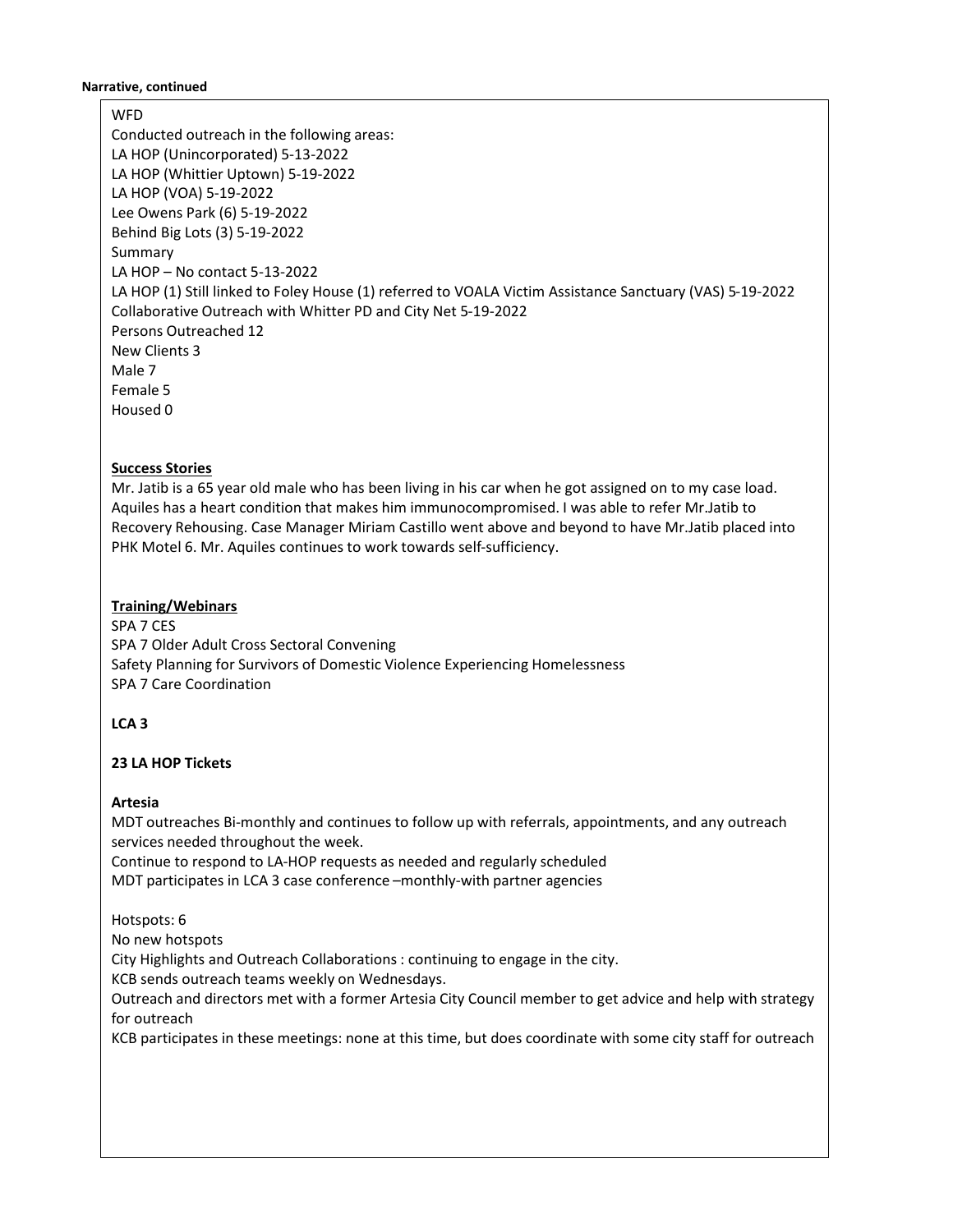### **Bellflower:**

MDT serves referrals for specialty services (substance use, medical, mental health) as requested Continue to respond to LA-HOP requests as needed and regularly scheduled MDT participates in LCA 3 case conference –monthly- with partner agencies Participant permanently housed via CES match

HotSpots: 11

No new hotspots

City Highlights and Outreach Collaborations: Two more shelter participants were approved for a senior unit in Lakewood. More EHV matches have been made for shelter participants.

KCB sends outreach teams weekly and specifically on Wednesdays in partnership w/DMH, also on Fridays KCB participates in these meetings: City council, AD-HOC committee for New Hope Shelter

## **Cerritos-**

MDT canvasses once a week and continues to follow up with referrals, appointments, and any outreach services needed throughout the week.

Continue to respond to LA-HOP requests as needed and regularly scheduled MDT participates in LCA 3 case conference –monthly- with partner agencies

Hotspots: 4

No new hotspots

City Highlights and Outreach Collaborations: increasing awareness of hotspots and needs in the city. KCB outreaches once a week in Cerritos, typically Wednesdays

KCB participates in these meetings: none at this time, but historically KCB has attended special planning meetings by request of the city

## **Downey-**

MDT canvasses once a week and continues to follow up with referrals, appointments, and any outreach services needed throughout the week.

Continue to respond to LA-HOP requests as needed and regularly scheduled.

MDT participates in LCA 3 case conference –monthly-with partner agencies Participant linked to shelter

Hotspots: 6

No new hotspots

City Highlights and Outreach Collaborations: Working with our SPA 7 partners to assist with Showers of Hope on Mondays.

KCB sends outreach teams weekly on Tuesday and Thursday

KCB participates in these meetings: Clergy Council Meeting and Outreach Coordination

## **Norwalk-**

MDT canvasses once a week and continues to follow up with referrals, appointments, and any outreach services needed throughout the week.

Continue to respond to LA-HOP requests as needed and regularly scheduled.

MDT participates in LCA 3 case conference –monthly-- with partner agencies

Hotspots: 7 No new hotspots City Highlights and Outreach Collaborations: KCB attempting to engage landlords to utilize our rental assistance program. KCB sends outreach teams weekly on Monday or Wednesday

KCB participates in these meetings: Norwalk Homeless Task Force, Jovenes case conferencing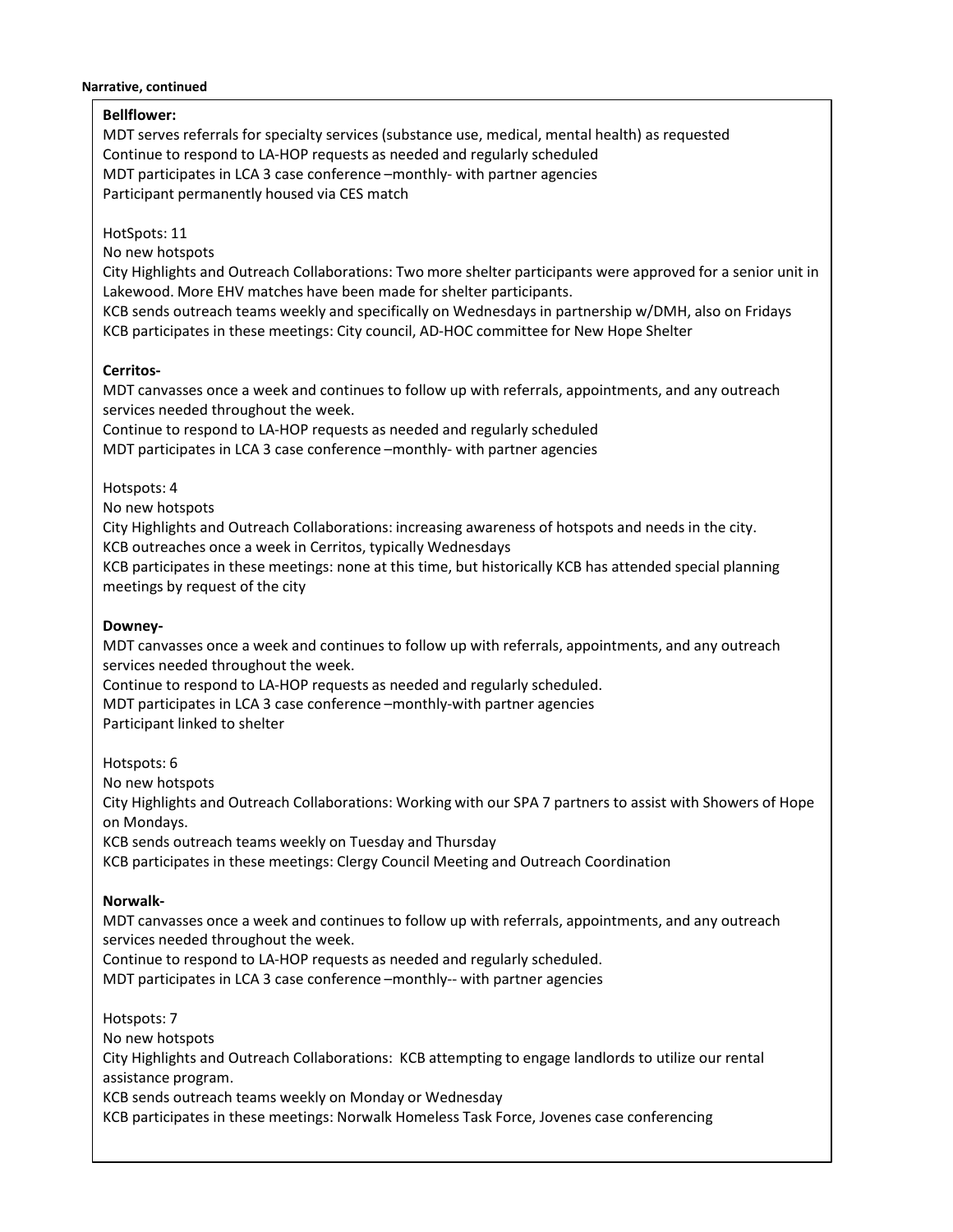**Paramount** Hotspots: 4 No New Hotspots City Highlights and Outreach Collaborations: A Paramount participant was successfully employed by Selaco. KCB sends outreach teams weekly on Monday or Wednesday KCB participates in these meetings: none currently, but does connect with city staff about outreach **Compton**  Hotspots: 7 No new hotspots City Highlights and Outreach Collaborations: Manny continues to attend SPA 6 meetings and is trying to increase engagement with neighbors in SPA 6. KCB sends outreach teams weekly on Tuesday or Thursday KCB participates in these meetings: Community Design Team, Homeless Sub Committee, Spa 6 Outreach Planning **Lynwood** Hotspots: 4 No new hotspots City Highlights and Outreach Collaborations: outreach is more present in the city. KCB sends outreach teams biweekly and typically on Tuesdays or Thursdays KCB participates in these meetings: engages in spa 6 meeting- CDT and Outreach planning for Spa 6

## *Meetings & Collaborations:*

Mondays – Weekly OPHS Team Meetings from via Zoom 10:00 – 12:00pm Mondays-Weekly Collaborative Outreach 8:00-10:00am Mondays-Bi-Weekly Housing Navigation call w/LAHSA 9:00-10:00am (Jose attends) Tuesdays- Bi-Weekly Internal City-Specific Prevention and RRH Programs Case Conference from 1:30 - 3:00 PM (Becky, Ashley, Lilliana, and Naomi attend) Tuesdays-Weekly Internal Executive Leadership Meeting 9:00am-10:00am Tuesdays-Weekly Collaborative Outreach (Manny and Javvy attend) Tuesdays- Food distribution pickup at PATH LB Office 7:30am (Javvy attends) Wednesdays- Bi-Weekly ICMS/DHS Call 10:00-11:00 am (Ashley attends) Wednesdays- Bi-Weekly evening Housing Support Group meetings via Zoom (Becky and Volunteer MSW Student facilitate) Wednesdays- Collaborative outreach with DMH for Bellflower Public Safety's Priority List 8:00am-12:00pm (Manny and Javvy attend) Thursdays- Weekly SPA 7 Care Coordination Teams Meeting 1:00-2:30pm (Javvy and Jose attend) Thursdays- Monthly COG Leadership/Extended Leadership update from 2:30 - 3:30 PM (Chrissy, Marley and Ashley attend) Saturdays- Saturday Morning Breakfast & Showers (Post Covid Relaunch) for homeless neighbors at Calvary Baptist Church in Bellflower 7:00-10:00am Spa 6 Coordination Meeting via Zoom 1:00-2:00pm (Manny attended) 5/4/22 Norwalk Homeless Task Force Monthly Meeting from 9:00 - 11:00 AM (Manny and Lilliana attended) 5/10/22 Caring Connections Zoom with BUSD 7:30am (Ashley and Manny attended) 5/12/22 COG Leadership Meeting via zoom 2:30-3:30pm (Chrissy, Ashley and Marley attended) 5/13/22 Moving On Housing Preparedness Workshop 12noon-2pm at the KCB Community Center (Hosted by Marley, Ashley and Jose) 5/14/22 Youth Mental Health Training hosted By Becky Vanderzee LCSW of KCB at Bethany Church 10:00am-11:30am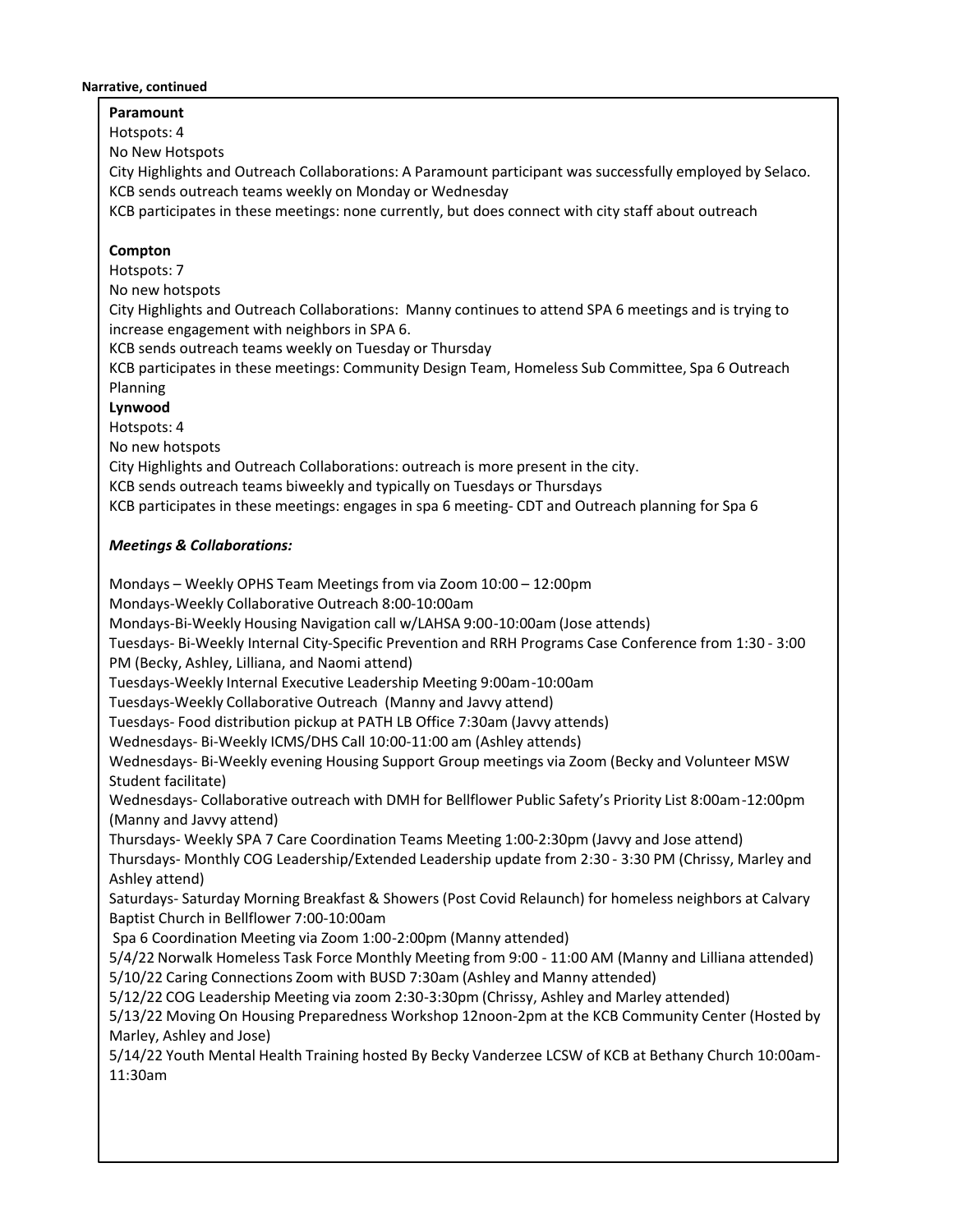5/18/22 YCES Care Coordination Meeting via Zoom (Lilliana attended) 5/18/22 LCA 3&4 Case Conferencing via Zoom 1:30-3:00 PM (Javvy hosted, Matt and Jose attended) 5/18/22 Spa 7 Older Adults Cross Sector Meeting 10:00-11:00am (Ashley hosts, Lilly and Marley attend) 5/19/22 Bellflower Ministerial Association Meeting with local clergy 10:00am (Becky hosts) 5/26/22 St.John's mobile clinic 7:00am-3:30pm (Lilliana and Javvy gave rides) 5/26/22 COG Leadership Meeting via zoom 2:30-3:30pm (Chrissy, Ashley and Marley attended) 5/26/22 SLAARP Meeting via zoom 1:00-2:00pm (Ashley attends)

## *Success Story:*

This month KCB would like to highlight a new housing preparedness program that they launched for recently housed clients and clients who are in the process of looking for permanent housing. The new workshop is entitled "Moving On" and was hosted in the KCB community center, the first workshop was held on Friday May 13th from 12pm-2pm in the afternoon. The workshop is designed to help prepare homeless neighbors to reflect on their own wellness and emotions regarding being housed, to listen and learn from a formerly homeless person about their experience obtaining housing, and to receive further guidance on the move in process and how to be a good neighbor. The curriculum was formed by the Director of Homeless Care. Because all the participants of the event were over 50 years old, we were able to fund the event with United Way Older Adult Flex Funds to provide free lunch, pizza gift cards and household items to take with them for their new or potential homes. The event went well, and it was beautiful to see our neighbors (clients) not only learn and have the space to share what they are feeling, but also to connect with one another and develop new relationships with people who know exactly what they are going through in their lives. KCB would like to continue to host these workshops to help further the work done in case management services and provide more empowerment and support to our homeless neighbors that we work with for services. We are looking forward to hosting these workshops at least twice a month in our community center. The feedback from those who participated was positive across the board and they were thankful to get this information and support. Some of the recently housed neighbors also expressed interest in being speakers at future workshops.

## *Needs:*

An affordable housing unit in our LCA 3 region. More shelter beds in our LCA 3.

More staffing or help for those who are at risk or couch surfing.

Hygiene kit donations.

More access to shower services during the work week for people who are street homeless in LCA 3. Another shelter for homeless families in LCA 3-Help advocating to the family service agency in SPA 7, they need more shelter, case management and interim housing until they can find a unit to lease up in. Trash pickup services offered to local recurring encampments and hotspots in LCA 3, to help homeless neighbors feel supported and seen, but also to create healthy accountability to keep our cities clean and cared for when they are staying on the street- they are members of the community as well.

# **LCA 4**

## **4 LA HOP Tickets**

## **Lakewood**

MDT canvasses once a week and continues to follow up with referrals, appointments, and any outreach services needed throughout the week.

Continue to respond to LA-HOP requests as needed and regularly scheduled. MDT participates in LCA 4 case conference –monthly with partner agencies Participant referred to benefits program (CBEST)